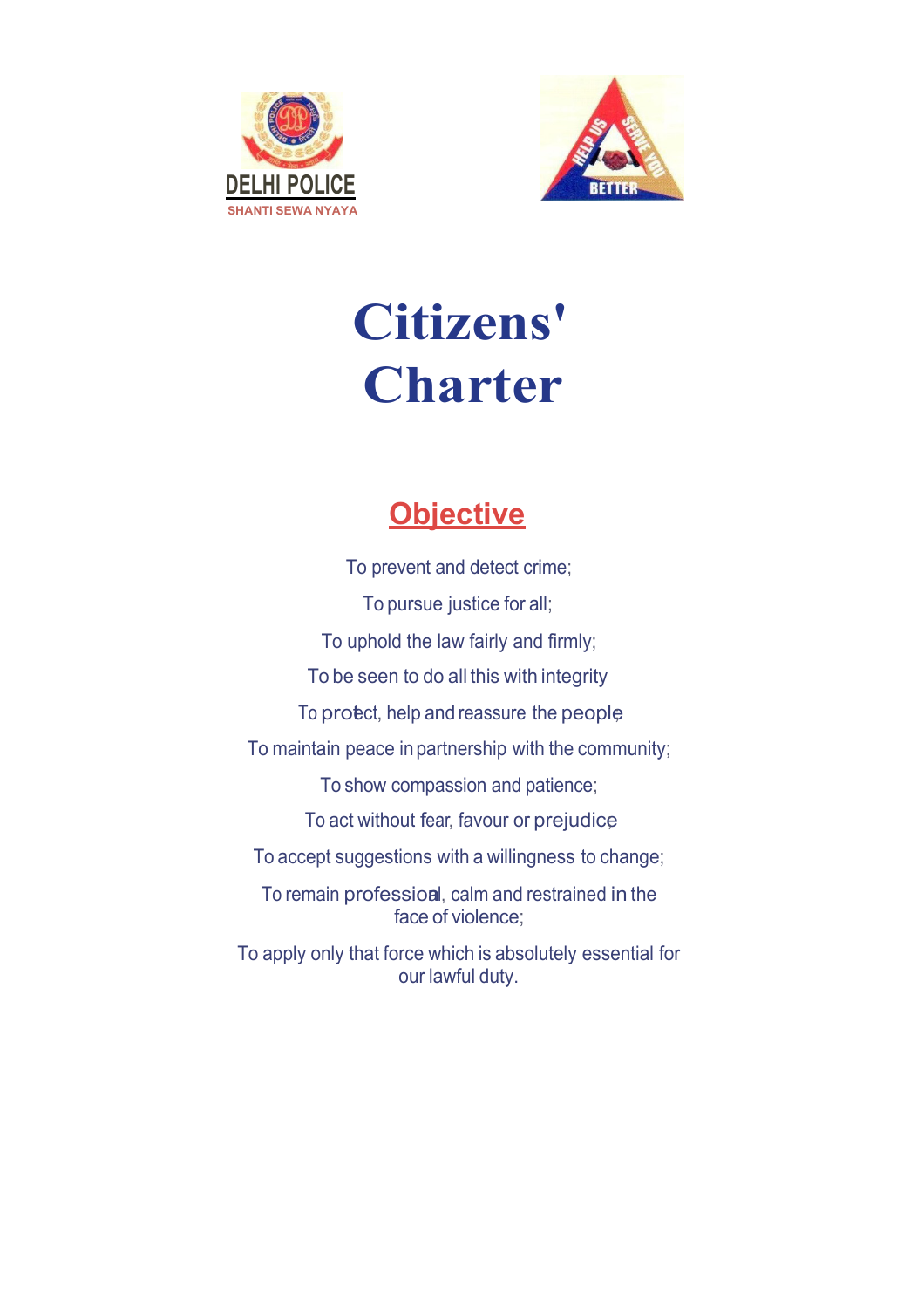### **CITIZENS' CHARTER**

Police is an important part of the Criminal Justice System and broadly provides services which, interalia, are Prevention and Detection of crime; and Maintenance of Law and Order in civil society. Public have the right to complain to police in case they are victims of any cognizable or non-cognizable offence. Public may also submit petitions to the police for redressal of their grievances.

The Police Station, at the cutting edge of the Police Department, is the most important point of delivery of the services mentioned above. It has a defined jurisdictional territory as notified by the Government under the relevant law. The Police Station provides services to the public as defined in various laws and judgements of various courts delivered from time to time.

Further details of services provided by police are asunder:

# **1. COGNIZABLE OFFENCE**

- (a) If the complaint lodged falls under Cognizable offence as per 154 Cr.P.C. then a case will be registered in the prescribed format "FIR" and a copy of the FIR will be given to the complainant **free of cost** after obtaining the signature of the complainant as acknowledgement (mandatory). FIR will be dispatched to the llaka Magistrate on the same day or on the next day depending on the time factor. Final report will be sent to court for disposal.
- (b) If the complaint pertains to theft of a motor vehicle or property, the complainant will have the option to lodge an e-FIR by logging on to Delhi Police website www.delhipolice.nic.in
- (c) The complainant has every right to enquire about the status of his complaint and its progress. The status of the investigation will be intimated by the investigating officer, if not otherwise engaged with any other urgent work.

#### **2. NON-COGNIZABLEOFFENCE**

- (a) If the complaint lodged falls under Non Cognizable offence as per section 155 Cr.P.C. suitable action will be taken as per law.
- (b) A non-cognizable report (NCR) can also be electronically lodged for lost articles/ documents/property by logging on to Delhi Police website www.delhipolice.nic.in

# **3. PETITIONS**

- (a) Petitions will be received with due acknowledgement on the copy of the petition by the person receiving it. The SHO / I.O. will enquire with both the petitioner and the counter-petitioner to ascertain and resolve the issue. The conclusion too arrived at will be intimated.
- (b) The concerned person who is authorised to reply to the petition will intimate the petitioner on the final disposal/ action taken on it.

## **4. GRIEVANCES REDRESSAL**

- a. The name and telephone numbers of all supervisory police officers are prominently displayed at each police station. Detailed list of officers are also available at the Delhi Police website so that the public can know about them and can approach them directly, if required.
- b. Public can meet the supervisory officers, if felt necessary. Time of availability of supervisory officers for meeting with the public are prominently displayed at each Supervisory Officer's office.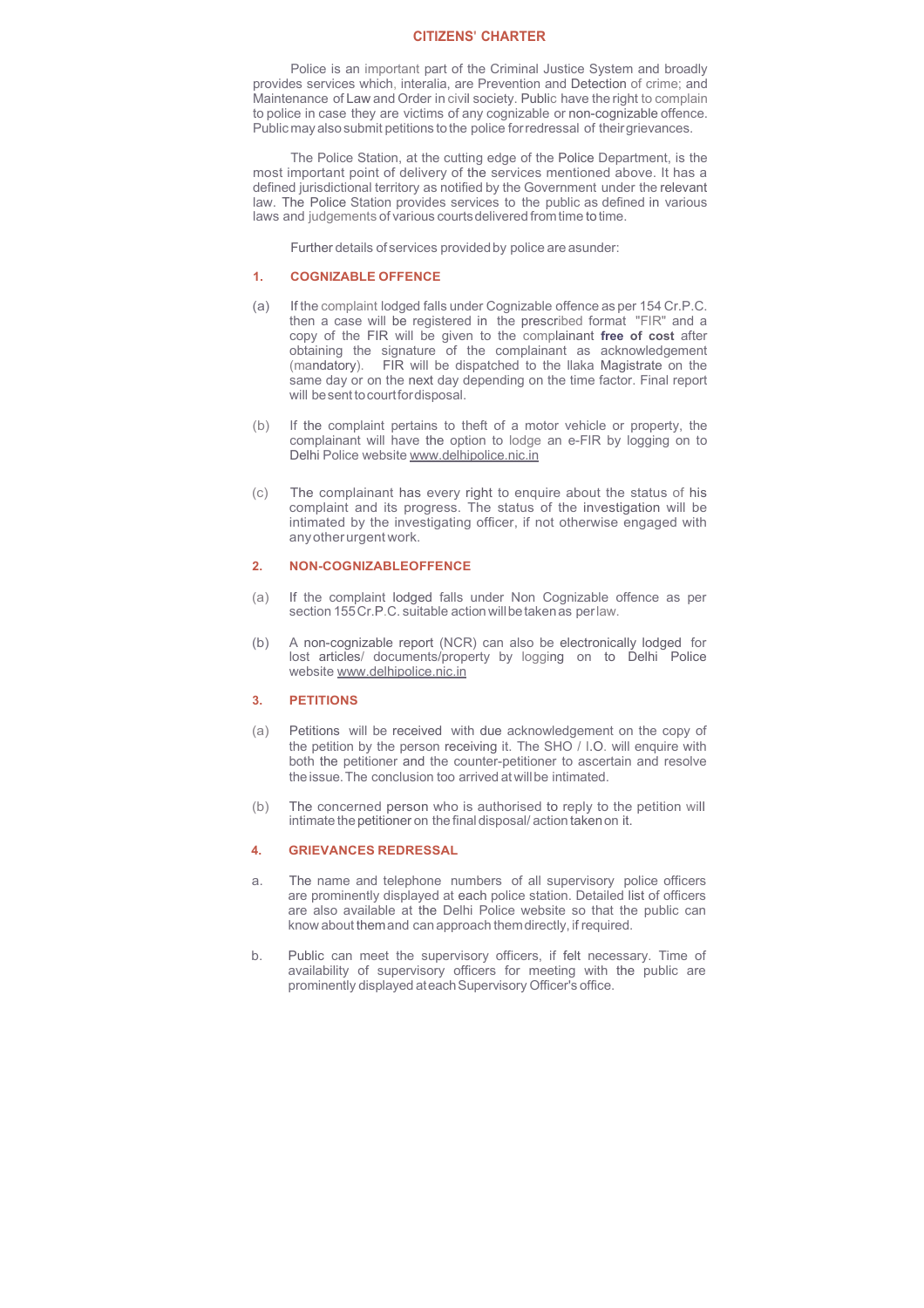- c. Online grievance redressal option/platform is also available in the Delhi Police website **www.delhipolice.nic.in**, where email addresses and contact numbers of all Delhi Police units are available.
- d. Besides, the Delhi Police Vigilance Branch can also be contacted at dcp-vigilance-dl@nic.in

# **5. SERVICES FOR VULNERABLE GROUPS**

a. **Finding Missing Persons and Children – 23241210 & 1094** Delhi Police, in its efforts to be of help to people in need, takes special care in finding and locating missing persons and children.

# **b. Women's Safety - 1091 & 1096(Helplines)**  www.spuwac.com Delhi Police's utmost priority is to make the city safe and secure for women. In order to keep women safe in the city special helplines have

been started in the city. Women Help Desks are present in all Police Stations with female staff. Crime Against Women (CAW) Cells are functional in all districts. At the central level, a Special Unit for Women & Children (SPUWAC) deals with women-related crimes. Self Defence training camps are also being organized. The various steps taken by Delhi Police for safety and security of women in Delhi are available on the website **www.spuwac.com.** 

- **c. Safety for Senior Citizens- 20819034, 23746100/69975**  (inspr-scscphq-dl@delhipolice.gov.in) The Senior Citizens Security Cells (SCSC) are functioning at PHQ as well as in all the districts of Delhi Police to contact elderly persons who are living alone through telephones for their safety and render other assistance. Senior citizens living alone or with spouse and living with family but remains alone during day time for a long period are registered by Delhi Police. They can also register themselves by contacting on telephone numbers 20819034, 23746100 Extn. No.69975 or through Senior Citizen Mobile App or Helpline No.1291 or through Delhi Police website www.delhipolice.nic.in or through SHO/ACP/DCP office of their area.
- **d. Special Cell for North-Eastern Residents 1093 (Helpline)**  A special Cell has been set up to address policing issues pertaining to the persons hailing from the North-Eastern parts of the country, A special Helpline (1093) for attending/accepting distress calls from the people of North Eastern Region is also available.

## **e. Foreigners Cell - 8750871111(Helpline)**  To handle issues pertaining to foreigners such as their safety, security and common policing issues which may affect foreigners as a group in the capital city of Delhi, a Helpline No. 8750871111 has also been dedicated for foreign nationals, and a Joint CP-rank officer has been designated as the Nodal Officer.

**f. Scheduled Castes & Scheduled Tribes Protection Cell- 23214672**  In order to ensure effectiveness and efficient handling of complaints/matters relating to atrocities, a SC/ST Protection Cell is functioning in the Crime Branch of Delhi Police.

# **6. OUR SPECIAL SERVICES**:

# **a. Verifications and Police Clearance Certificates—**

Special Branch, Delhi Police (Telephone No.23236234 & 23236040) is entrusted with the duty of providing various verification facilities to government organizations and private individuals for various purposes. Delhi Police provides verification services for Passport, Emigration, Job and other essential requirements.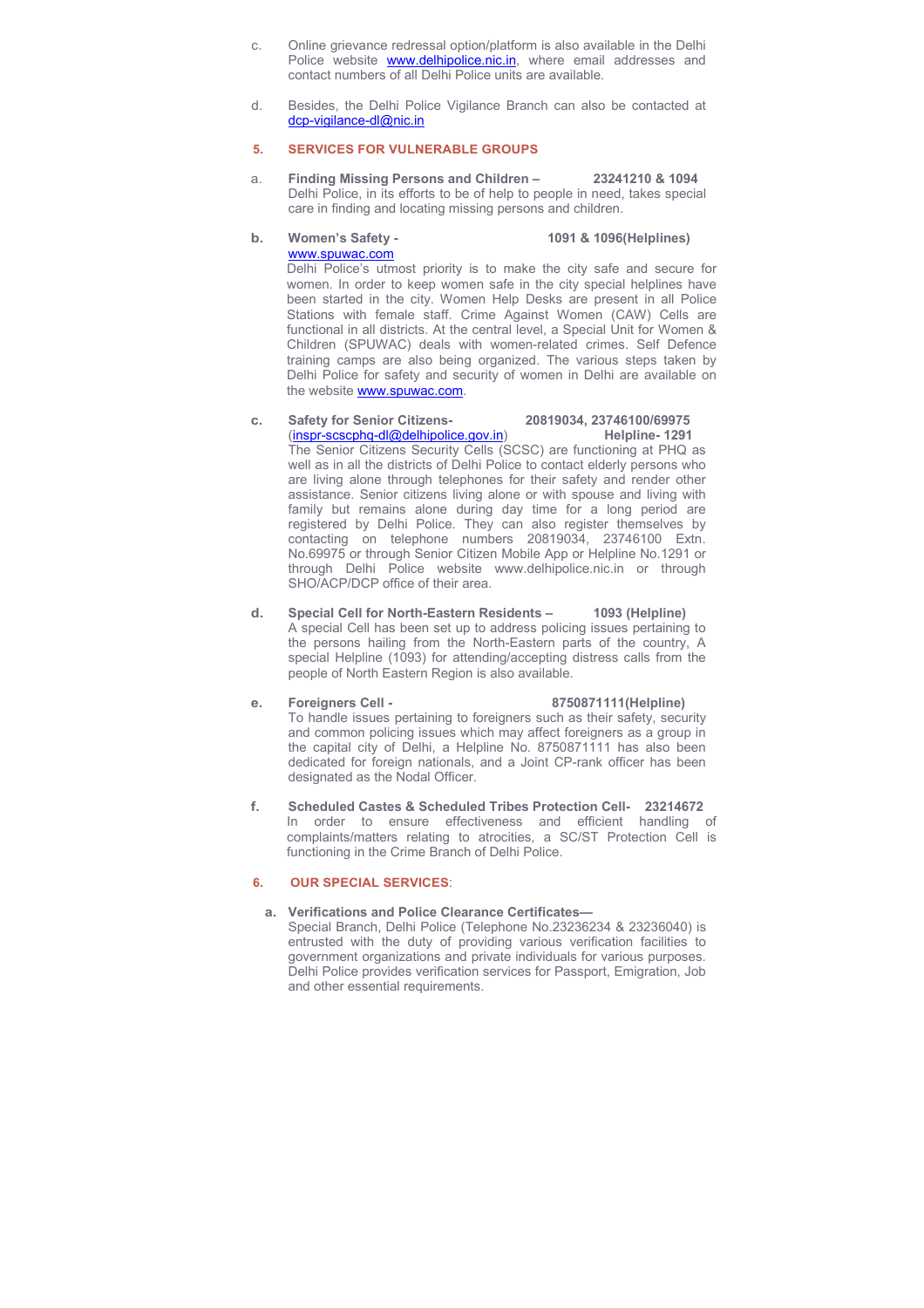**b. Licensing** - Delhi Police has an exclusive Licensing Branch (Telephone No.26262260) to provide various licenses viz. arms. eating joints, publication of newspaper and journals etc. in a smooth and time-bound manner.

#### **c. Traffic Management** -

The Traffic Unit of Delhi Police specializes in the management of traffic through regulation and enforcement of traffic laws. Traffic Helpline on phone numbers 25844444 & 1095 are available roundthe-clock to lodge any traffic-related complaint. For any trafficrelated complaint/suggestion, e-mails can be sent to itcpt- dtp@nic.in. The Facebook page of the Delhi Traffic Police is also used for education, and dissemination of real time information regarding traffic condition and status of prosecution. Traffic Website provides traffic-related information at www.delhitrafficpolice.nic.in.

- **d. Domestic Help Verification**  In order to prevent any crime by any undesirable person taking employment as domestic help, Resident Welfare Associations, Trader Associations are requested to get their Helps verified at the time of employing them. Domestic Help verification drives are carried out regularly by Delhi Police. Domestic Help Verification form can be downloaded from website: www.delhipolice.nic.in.
- **e. Tenant Verification**  In order to detect any person with dubious Credentials taking shelter in Delhi as a tenant, Delhi Police carries out regular tenant verification. The owners of the house are required to inform local police whenever they keep a tenant. Tenant Verification form can be downloaded from website: www.delhipolice.nic.in.
- **7. WEB & MOBILE APPLICATIONS FOR BETTER SERVICE DELIVERY**  In an endeavour aimed to make life simpler for the citizens and to facilitate easy processing of complaints with the help of technology, Delhi Police has successfully switched toe-reporting for the convenience of people of Delhi. Some e-applications e.g. **Lost Report App** (for any lost article), **Himmat App** (for women's safety), **Motor Vehicle Theft - Mobile & Web App** (for lodging FIR of vehicle thefts), **Traffic Mobile App** (for traffic- related information), **Police Clearance Certificate App (PCC)** and **Character Verification Report App (CVR)** have already been launched and others are in process.

## **8. OUR RESOLVE TO FIGHT CORRUPTION:**

Delhi Police places prime emphasis on fair and corruption-free delivery of its services. The Vigilance Branch (Tel. No. 1064) (e-mail: dcp-vigilancedl@nic.in) handles all complaints against police officers indulging in acts of corruption, negligence and malpractices. Delhi Police has also provided whatsapp No. 9910641064 to register any complaint of corruption against a police official. Complainants can send audio or video clips to this whatsapp number.

# **9. OUR COMMUNITY OUTREACH:**

Delhi Police has undertaken several community policing initiatives like (i) **Neighbourhood Watch Scheme** (ii) **Aap Ka Update** (iii) **Yuva** (iv) **Domestic Help/Tenant Verification** (v) **Eyes & Ears Scheme** (vi) **Pehchan** (vii) **Jan Sampark** (viii) **Police MitraNolunteer programme** etc.

#### **10. GENERALINSTRUCTION**

Problems, if any, experienced by the general public should be brought to the knowledge of the Supervisory Officers of the concerned unit, or to the Vigilance Branch for redressal. For getting service delivery, details of important telephones, Helplines etc. are at **Annexure-"A".**

# **11. OURAPPEAL**

"Every Citizen is a policeman without uniform". Only with your continuous co-operation, Delhi Police will be able to improve its service deliveries. Please help us serve you better by following a few our requests at **Annexure-" B".**

**•X·X·X·**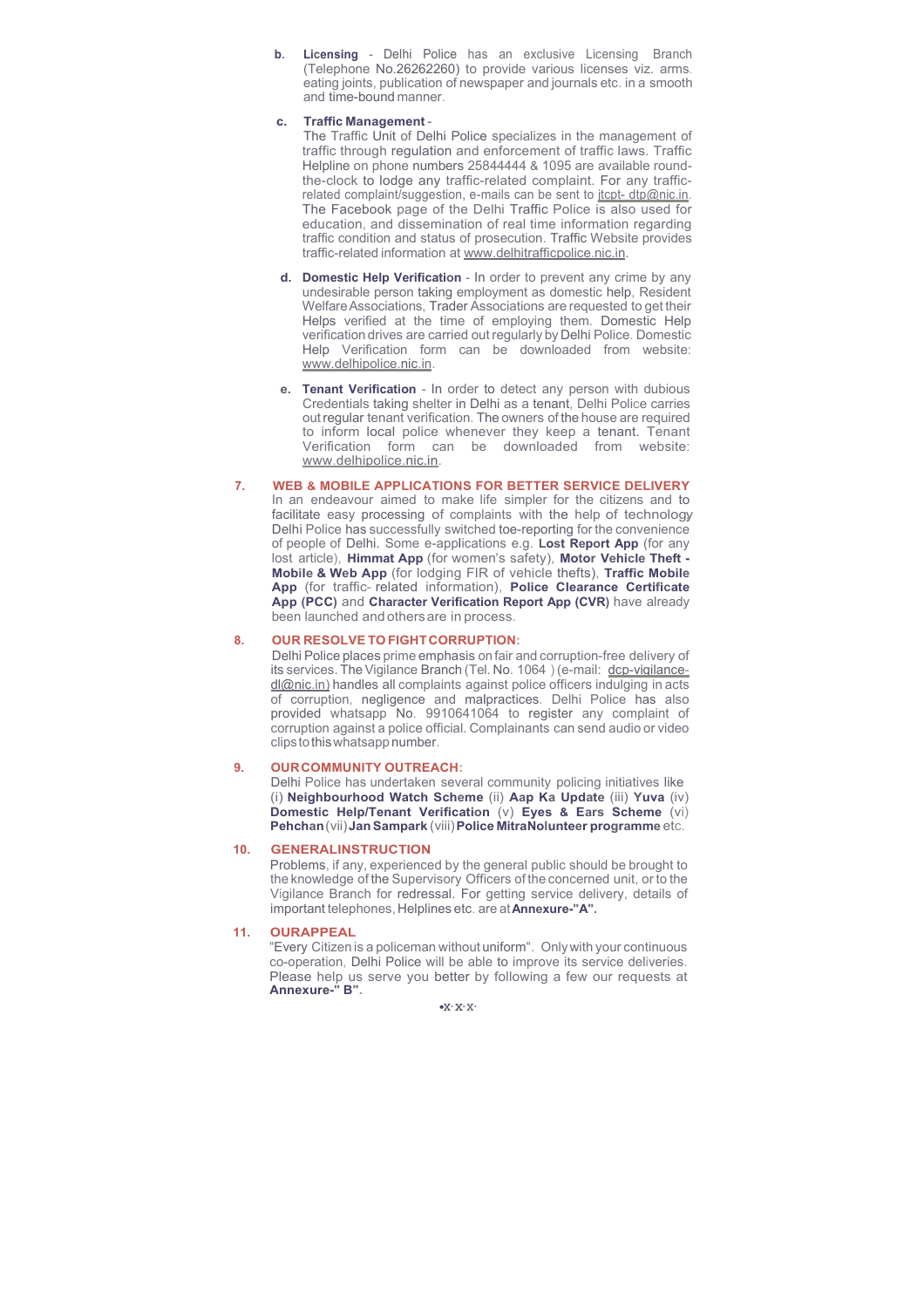| <b>Access</b>                              | Unit                                    | Link                                                           |
|--------------------------------------------|-----------------------------------------|----------------------------------------------------------------|
|                                            | <b>Police Station</b>                   | Reception/Public Facilitation                                  |
|                                            |                                         | Desk and Women Help                                            |
| Physical<br>Access                         |                                         | <b>Desk</b>                                                    |
|                                            |                                         | POST BOX 171 GPU                                               |
|                                            | <b>Senior Officers</b>                  | <b>District DCP Office</b><br>Single window compliant          |
|                                            | Vigilance                               | Enquiry Cell, PHQ                                              |
|                                            | Traffic                                 | Deposition of fine at offices                                  |
|                                            |                                         | and application for obtaining<br>permission for peak hours for |
|                                            |                                         | LTV, HTV etc. mentioned on                                     |
|                                            |                                         | traffic website,                                               |
| Helplines /<br>Telephone<br><b>Numbers</b> | PCR                                     | 112                                                            |
|                                            | Eves & Ears                             | 1090                                                           |
|                                            | Women Safety                            | 1091 & 1096                                                    |
|                                            | <b>Senior Citizen</b><br>Help           | 1291                                                           |
|                                            | <b>Tourist Police</b>                   | 8750871111                                                     |
|                                            | North Fastern                           | 1093                                                           |
|                                            | <b>State Help</b>                       |                                                                |
|                                            | Anti Corruption                         | 1064 & 9910641064                                              |
|                                            | <b>Traffic Helpline</b>                 | 1095 & 25844444                                                |
|                                            | Vigilance                               | 1064 & 9910641064                                              |
|                                            | <b>Missing Persons</b><br>Helpline      | 1094 & 23241210                                                |
|                                            | Metro Helpline                          | 1511                                                           |
|                                            | Railway Helpline                        | 1512                                                           |
| Online<br>Access                           | www.delhipolice.nic.in                  | For lodging Lost report,                                       |
|                                            |                                         | Safety App for Women, MV                                       |
|                                            |                                         | Theft, Theft e-FIR, PCC,                                       |
|                                            |                                         | CVR, Copy of FIR and<br>Phone Number                           |
|                                            | Delhi Police One                        | DP contact, Traffic Sentinel,                                  |
|                                            | <b>Touch Application</b>                | Delhi Police website, Traffic                                  |
|                                            |                                         | police website, Licensing                                      |
|                                            |                                         | website, SPUWAC website,<br>PCC App CVR App, Lost              |
|                                            |                                         | report, Traffic App, Himmat                                    |
|                                            |                                         | App, Helpline numbers, MV                                      |
|                                            |                                         | theft and other thefts e-FIR.                                  |
|                                            | Senior Citizen                          | Delhi Police Senior Citizen                                    |
|                                            | Help                                    | App, (Email ID inspr-                                          |
|                                            |                                         | scscphq-<br>dl@delhipolice.gov.in)                             |
|                                            | Juvenile Issues                         | www.dpjju.com                                                  |
|                                            | <b>Police Clearance</b>                 | www.delhipolice.nic.in                                         |
|                                            | Certificate and                         |                                                                |
|                                            | Character<br><b>Verification Report</b> |                                                                |
|                                            | Accident (Claims)                       | www.dpacciclaim.in                                             |
|                                            | Missing person,                         | www.zipnet.in                                                  |
|                                            | unidentified dead                       |                                                                |
|                                            | bodies, stolen                          |                                                                |
|                                            | vehicles and stolen/<br>lost mobiles    |                                                                |
|                                            | Vigilance                               | E-mail ID dcp-vigilance-@nlin                                  |

# **Important Telephone numbers and Helplines.**

**A list of Assistant Public Information Officers, Public Information Officers and First Appellate Authorities of Delhi Police designated under Right To Information Act• 2005, are also available** in **all the district Police Station.**